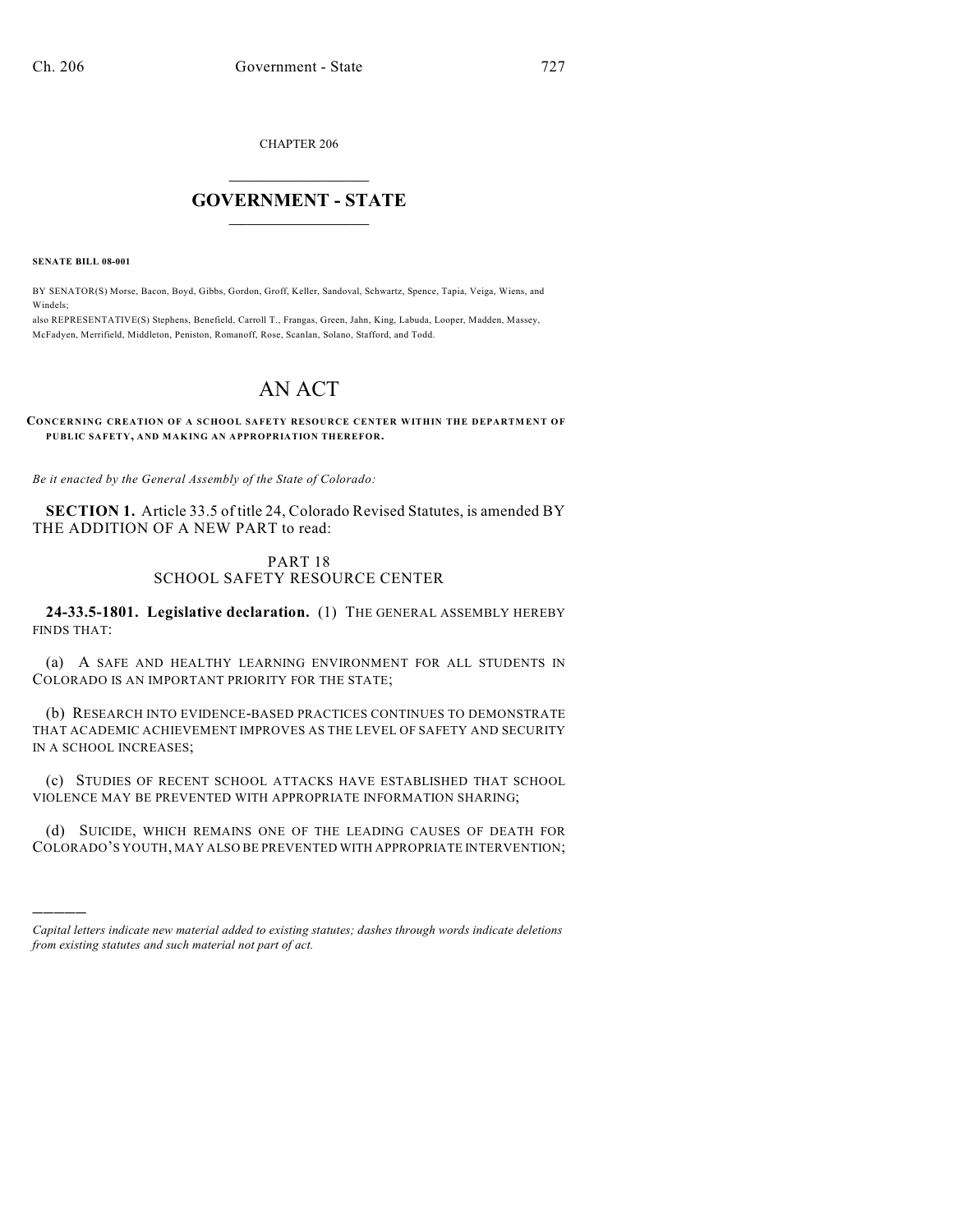(e) BOTH THE PHYSICAL AND PSYCHOLOGICAL WELL-BEING OF STUDENTS AND SCHOOL PERSONNEL IS CRITICALLY IMPORTANT; AND

(f) IMPROVING STUDENT ENGAGEMENT, INCLUDING REDUCING DROPOUT RATES AND TRUANCY LEVELS, IS AN IMPORTANT FACTOR FOR ENSURING THAT SCHOOLS ARE SAFE AND SUCCESSFUL.

(2) THE GENERAL ASSEMBLY FURTHER FINDS THAT:

(a) THE MOST APPROPRIATE WAY TO PREVENT AND PREPARE FOR ACTS OF VIOLENCE AND OTHER EMERGENCIES THAT MAY OCCUR ON SCHOOL CAMPUSES IS TO FOSTER A COOPERATIVE EFFORT BY SCHOOLS, LAW ENFORCEMENT AGENCIES, EMERGENCY RESPONDERS, BEHAVIORAL HEALTH EXPERTS, PARENTS, AND COMMUNITY MEMBERS TO IDENTIFY, GATHER, AND APPLY THE NECESSARY RESOURCES; AND

(b) EMERGENCY RESPONSE AND CRISIS MANAGEMENT MEASURES SHOULD BE IMPLEMENTED IN ALL COMMUNITIES WITHIN THE STATE TO PROTECT STUDENTS AND SCHOOL PERSONNEL.

(3) NOW, THEREFORE, THE GENERAL ASSEMBLY DECLARES THAT:

(a) SAFE SCHOOLS ARE A MATTER OF STATEWIDE CONCERN;

(b) ALL SCHOOLS HAVE COMMON NEEDS AND GOALS TO ENSURE A SAFE ENVIRONMENT;

(c) RESOURCES ARE NEEDED TO FULLY DEVELOP SAFETY PLANS AND PRACTICES IN COLORADO'S SCHOOLS, COLLEGES, AND UNIVERSITIES; AND

(d) A SCHOOL SAFETY RESOURCE CENTER DEDICATED TO PROVIDING EVIDENCE-BASED PRACTICES AND EXPERTISE TO ALL SCHOOLS IS A COST-EFFECTIVE MEANS TO IMPROVE SCHOOL SAFETY.

**24-33.5-1802. Definitions.** AS USED IN THIS PART 18, UNLESS THE CONTEXT OTHERWISE REQUIRES:

(1) "ADVISORY BOARD" MEANS THE SCHOOL SAFETY RESOURCE CENTER ADVISORY BOARD CREATED IN THE DEPARTMENT PURSUANT TO SECTION 24-33.5-1804.

(2) "CENTER" MEANS THE SCHOOL SAFETY RESOURCE CENTER CREATED IN THE DEPARTMENT PURSUANT TO SECTION 24-33.5-1803.

(3) "DIRECTOR" MEANS THE DIRECTOR OF THE CENTER.

(4) "SCHOOL" MEANS AN INSTITUTION AT WHICH INSTRUCTION IS PROVIDED BY INSTRUCTORS TO STUDENTS IN ONE OR MORE BUILDINGS ON A CAMPUS. "SCHOOL" INCLUDES A SCHOOL SERVING ANY OF GRADES PRESCHOOL THROUGH TWELVE AND AN INSTITUTION OF HIGHER EDUCATION.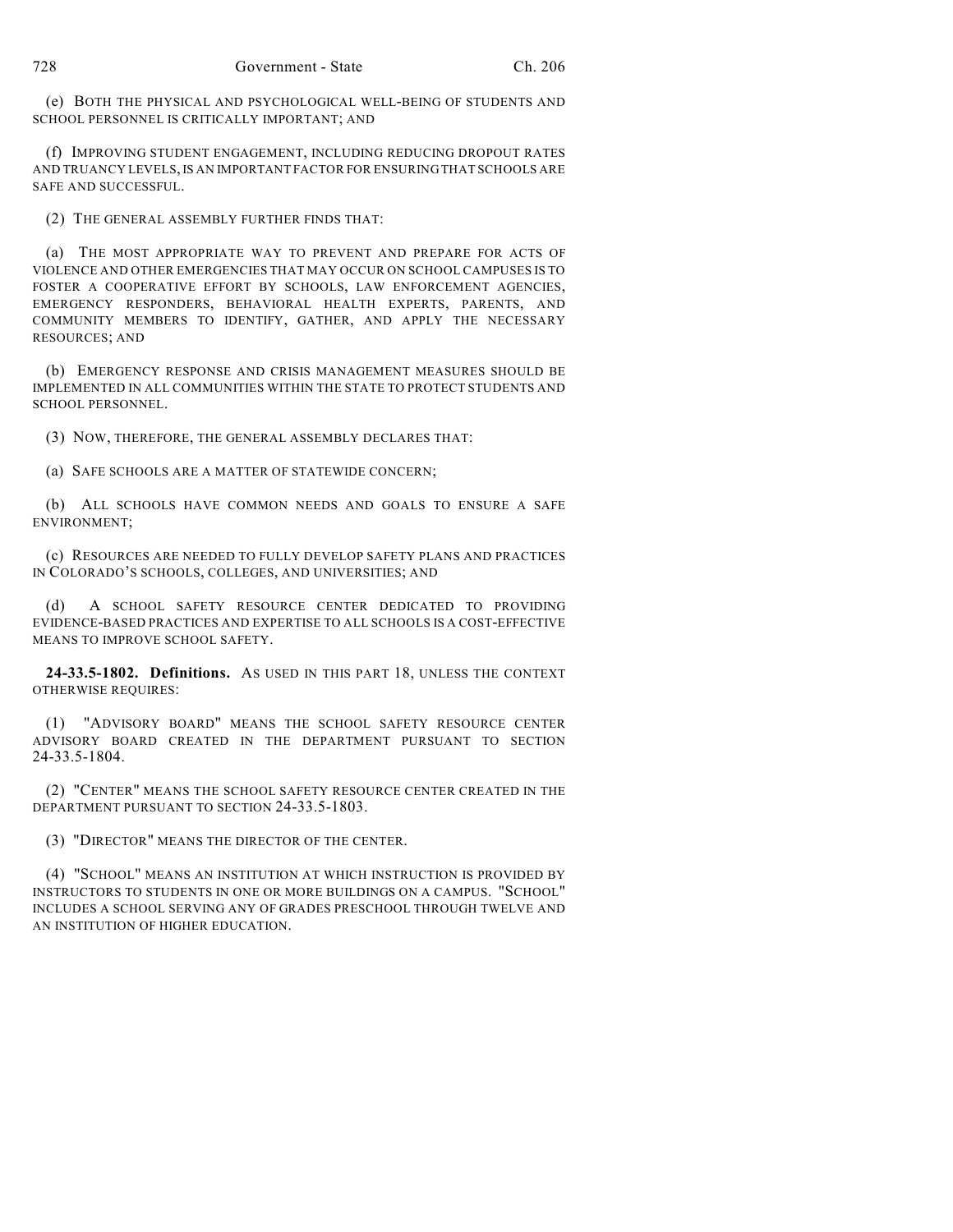#### Ch. 206 Government - State 729

**24-33.5-1803. School safety resource center - created - duties.** (1) THERE IS HEREBY CREATED WITHIN THE DEPARTMENT THE SCHOOL SAFETY RESOURCE CENTER TO ASSIST SCHOOLS IN PREVENTING, PREPARING FOR, RESPONDING TO, AND RECOVERING FROM EMERGENCIES AND CRISIS SITUATIONS AND TO FOSTER POSITIVE LEARNING ENVIRONMENTS. THE DIRECTOR OF THE CENTER SHALL BE APPOINTED BY THE EXECUTIVE DIRECTOR PURSUANT TO SECTION 13 OF ARTICLE XII OF THE STATE CONSTITUTION.

(2) THE CENTER AND THE DIRECTOR SHALL EXERCISE THEIR POWERS AND PERFORM THEIR DUTIES AND FUNCTIONS UNDER THE DEPARTMENT AND THE EXECUTIVE DIRECTOR AS IF THE SAME WERE TRANSFERRED TO THE DEPARTMENT BY A **TYPE 2** TRANSFER, AS SUCH TRANSFER IS DEFINED IN THE "ADMINISTRATIVE ORGANIZATION ACT OF 1968", ARTICLE 1 OF THIS TITLE.

(3) THE CENTER HAS THE FOLLOWING DUTIES:

(a) TO ASSIST SCHOOLS IN DEVELOPING AND IMPLEMENTING SAFETY AND PREPAREDNESS PLANS, INCLUDING BUT NOT LIMITED TO ANY SUCH PLANS THAT ARE REQUIRED BY STATE LAW OR APPLICABLE RULES OF ACCREDITATION;

(b) TO ASSIST SCHOOLS IN ESTABLISHING PRACTICES AND STRATEGIES FOR USE IN RESPONDING TO AN EMERGENCY OR CRISIS SITUATION;

(c) TO ASSIST SCHOOLS IN DEVELOPING AND ESTABLISHING PREVENTION AND INTERVENTION EFFORTS TO ENSURE SAFE AND SECURE LEARNING ENVIRONMENTS;

(d) TO CONDUCT REGULAR RESEARCH AND ASSESSMENT PROJECTS TO DETERMINE THE EFFICACY OF STATEWIDE AND LOCAL POLICIES AND PROGRAMMING;

(e) TO MAKE INFORMATION AND OTHER RESOURCES AVAILABLE TO ALL SCHOOLS AND SCHOOL OFFICIALS; AND

(f) TO SELECT AT LEAST ONE BUT NOT MORE THAN FIVE SCHOOL DISTRICTS OR REGIONS, WITH THE CONSENT OF THE AFFECTED SCHOOL DISTRICT BOARDS OF EDUCATION, TO SERVE AS PILOT SITES DURING THE FIRST YEAR OF THE CENTER'S OPERATION. THE CENTER SHALL EVALUATE AND DEVELOP ENHANCED SCHOOL SAFETY SERVICES TO BE PROVIDED BY THE CENTER TO THE PILOT SITES.

(4) SUBJECT TO THE PROVISIONS OF SECTION 13 OF ARTICLE XII OF THE STATE CONSTITUTION, THE DIRECTOR SHALL APPOINT EMPLOYEES NECESSARY TO CONDUCT AN EFFICIENT CENTER.

**24-33.5-1804. School safety resource center advisory board - created repeal.** (1) THERE IS HEREBY CREATED IN THE DEPARTMENT THE SCHOOL SAFETY RESOURCE CENTER ADVISORY BOARD TO RECOMMEND POLICIES OF THE CENTER.

(2) (a) THE ADVISORY BOARD SHALL CONSIST OF NOT LESS THAN THIRTEEN MEMBERS, EACH OF WHOM SHALL BE APPOINTED TO A TERM OF TWO YEARS AS FOLLOWS:

(I) ONE MEMBER SHALL REPRESENT THE DEPARTMENT OF EDUCATION CREATED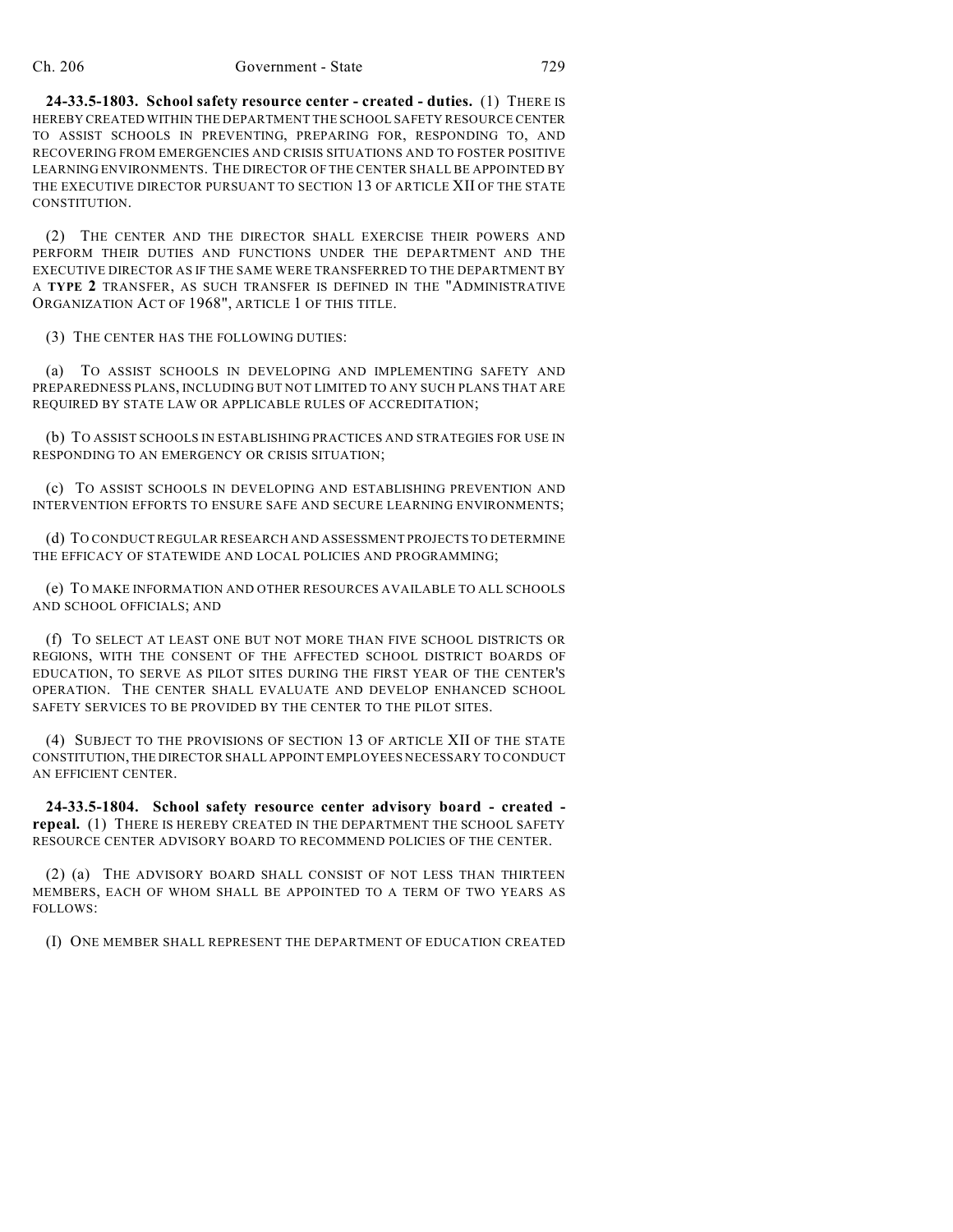PURSUANT TO SECTION 24-1-115 AND BE APPOINTED BY THE COMMISSIONER OF EDUCATION.

(II) ONE MEMBER SHALL BE AN INDIVIDUAL WITH PROFESSIONAL EXPERTISE IN BEHAVIORAL HEALTH TREATMENT WHO REPRESENTS AN ELEMENTARY OR SECONDARY SCHOOL OR A SCHOOL DISTRICT AND BE APPOINTED BY THE COMMISSIONER OF EDUCATION.

(III) ONE MEMBER SHALL BE A SCHOOL ADMINISTRATOR AND BE APPOINTED BY THE COMMISSIONER IN CONSULTATION WITH A STATEWIDE ASSOCIATION OF SCHOOL EXECUTIVES.

(IV) ONE MEMBER SHALL REPRESENT STATE UNIVERSITIES AND COLLEGES AND BE APPOINTED BY THE EXECUTIVE DIRECTOR OF THE COLORADO COMMISSION ON HIGHER EDUCATION APPOINTED PURSUANT TO SECTION 24-1-114.

(V) ONE MEMBER SHALL REPRESENT COMMUNITY COLLEGES AND JUNIOR COLLEGES AND BE APPOINTED BY THE STATE BOARD FOR COMMUNITY COLLEGES AND OCCUPATIONAL EDUCATION CREATED PURSUANT TO SECTION 23-60-104, C.R.S.

(VI) ONE MEMBER SHALL BE A MEMBER OF A PARENTS' ORGANIZATION AND BE APPOINTED BY THE GOVERNOR.

(VII) ONE MEMBER SHALL BE A DISTRICT ATTORNEY AND BE APPOINTED BY THE GOVERNOR.

(VIII) ONE MEMBER SHALL REPRESENT THE DIVISION OF MENTAL HEALTH WITHIN THE DEPARTMENT OF HUMAN SERVICES CREATED PURSUANT TO SECTION 26-1-105, C.R.S., AND BE APPOINTED BY THE EXECUTIVE DIRECTOR OF THE DEPARTMENT OF HUMAN SERVICES.

(IX) ONE MEMBER SHALL REPRESENT THE DEPARTMENT OF PUBLIC HEALTH AND ENVIRONMENT CREATED PURSUANT TO SECTION 25-1-102, C.R.S., AND BE APPOINTED BY THE EXECUTIVE DIRECTOR OF THE DEPARTMENT OF PUBLIC HEALTH AND ENVIRONMENT.

(X) ONE MEMBER SHALL REPRESENT THE COLORADO DEPARTMENT OF LAW CREATED PURSUANT TO SECTION 24-1-113 AND BE APPOINTED BY THE ATTORNEY GENERAL.

(XI) ONE MEMBER SHALL REPRESENT THE DEPARTMENT AND BE APPOINTED BY THE EXECUTIVE DIRECTOR.

(XII) ONE MEMBER SHALL BE AN INDIVIDUAL WITH PROFESSIONAL EXPERTISE IN SCHOOL SECURITY AND BE APPOINTED BY THE EXECUTIVE DIRECTOR.

(XIII) ONE MEMBER SHALL BE A LAW ENFORCEMENT PROFESSIONAL AND BE APPOINTED BY THE EXECUTIVE DIRECTOR.

(b) THE APPOINTING AUTHORITY OF EACH MEMBER OF THE ADVISORY BOARD SHALL APPOINT THE MEMBER ON OR BEFORE OCTOBER 1, 2008, AND REAPPOINT THE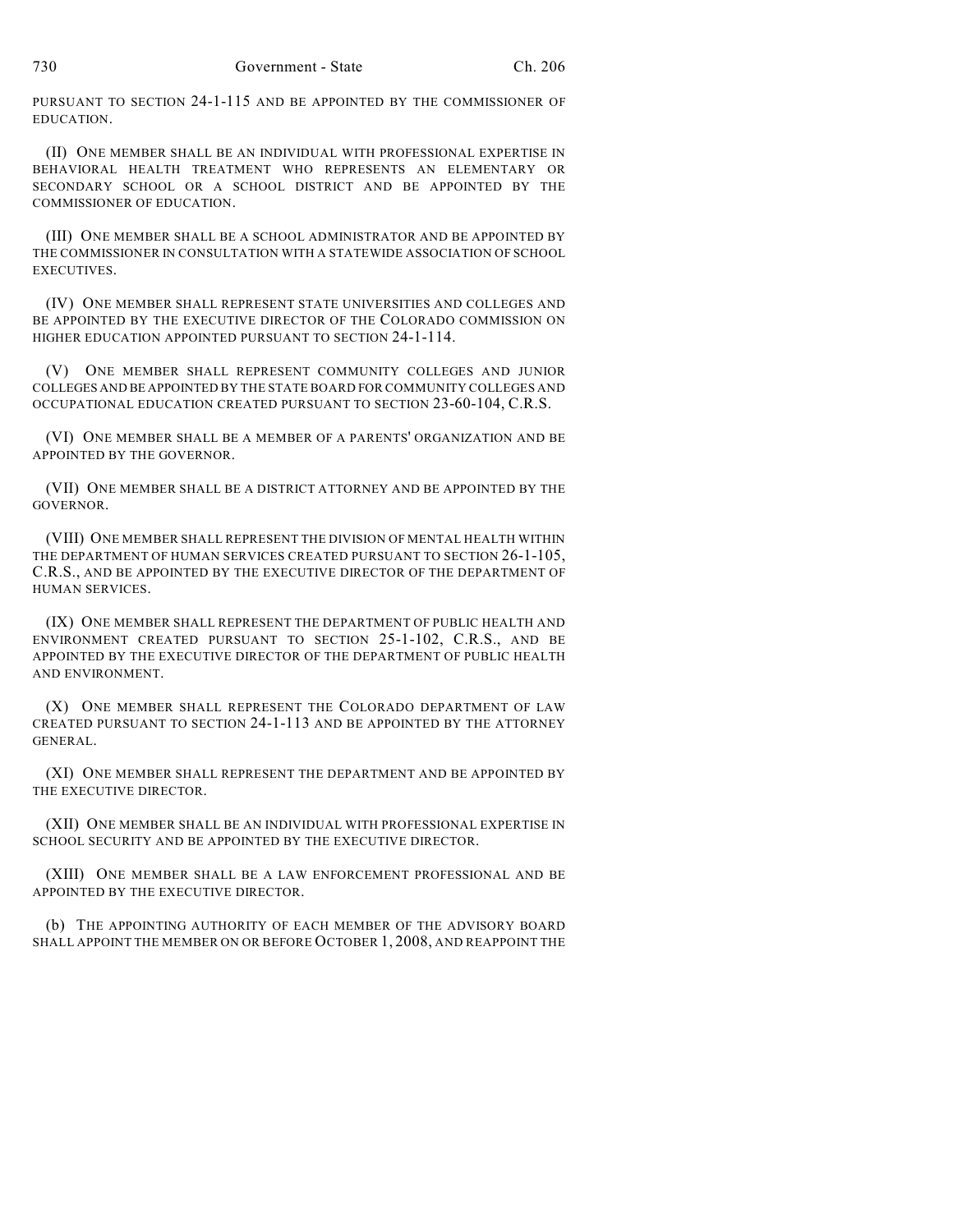MEMBER OR APPOINT A NEW MEMBER NO LATER THAN ONE MONTH BEFORE THE EXPIRATION OF THE MEMBER'S TERM.

(c) ADDITIONAL ADVISORY BOARD MEMBERS MAY BE ADDED TO THE ADVISORY BOARD AS NECESSARY SUBJECT TO:

(I) THE APPROVAL OF THE EXECUTIVE DIRECTOR; AND

(II) A MAJORITY VOTE OF APPROVAL BY THE EXISTING ADVISORY BOARD MEMBERS.

(3) IF ANY MEMBER OF THE ADVISORY BOARD VACATES HIS OR HER OFFICE DURING THE TERM FOR WHICH APPOINTED TO THE ADVISORY BOARD, THE VACANCY SHALL BE FILLED BY APPOINTMENT BY THE EXECUTIVE DIRECTOR FOR THE UNEXPIRED TERM.

(4) THE ADVISORY BOARD SHALL ANNUALLY ELECT FROM ITS MEMBERS A CHAIRPERSON AND A SECRETARY.

(5) THE ADVISORY BOARD SHALL MEET AS DETERMINED NECESSARY BY THE DIRECTOR. THE MEMBERS OF THE ADVISORY BOARD SHALL RECEIVE NO COMPENSATION BUT SHALL BE REIMBURSED BY THE DEPARTMENT FOR NECESSARY TRAVEL AND OTHER EXPENSES ACTUALLY INCURRED IN THE PERFORMANCE OF THEIR OFFICIAL DUTIES.

(6) (a) THIS SECTION IS REPEALED, EFFECTIVE JULY 1, 2017.

(b) PRIOR TO SAID REPEAL, THE ADVISORY BOARD APPOINTED PURSUANT TO THIS SECTION SHALL BE REVIEWED AS PROVIDED IN SECTION 2-3-1203, C.R.S.

**24-33.5-1805. Authorization to contract for services.** THE DEPARTMENT IS AUTHORIZED TO CONTRACT FOR SERVICES WITH ANY STATE, COUNTY, LOCAL, MUNICIPAL, OR PRIVATE AGENCY TO IMPLEMENT THE PROVISIONS OF THIS PART 18 AND FULFILL THE DUTIES OF THE CENTER, WHICH DUTIES ARE DESCRIBED IN SECTION 24-33.5-1803 (3).

**24-33.5-1806. Evaluation - report.** (1) ON OR BEFORE JANUARY 1, 2010, THE DIRECTOR SHALL PREPARE AND SUBMIT TO THE EXECUTIVE DIRECTOR A REPORT EVALUATING THE EFFICACY AND VALUE OF THE SERVICES PROVIDED BY THE CENTER TO SCHOOLS.

(2) ON OR BEFORE JANUARY 15, 2010, THE EXECUTIVE DIRECTOR SHALL PREPARE AND SUBMIT TO THE EDUCATION AND JUDICIARY COMMITTEES OF THE HOUSE OF REPRESENTATIVES AND THE SENATE, OR ANY SUCCESSOR COMMITTEES, A REPORT EVALUATING THE EFFICACY AND VALUE OF THE SERVICES PROVIDED BY THE CENTER TO SCHOOLS.

**SECTION 2.** 2-3-1203 (3) (dd), Colorado Revised Statutes, is amended BY THE ADDITION OF A NEW SUBPARAGRAPH to read:

**2-3-1203. Sunset review of advisory committees.** (3) The following dates are